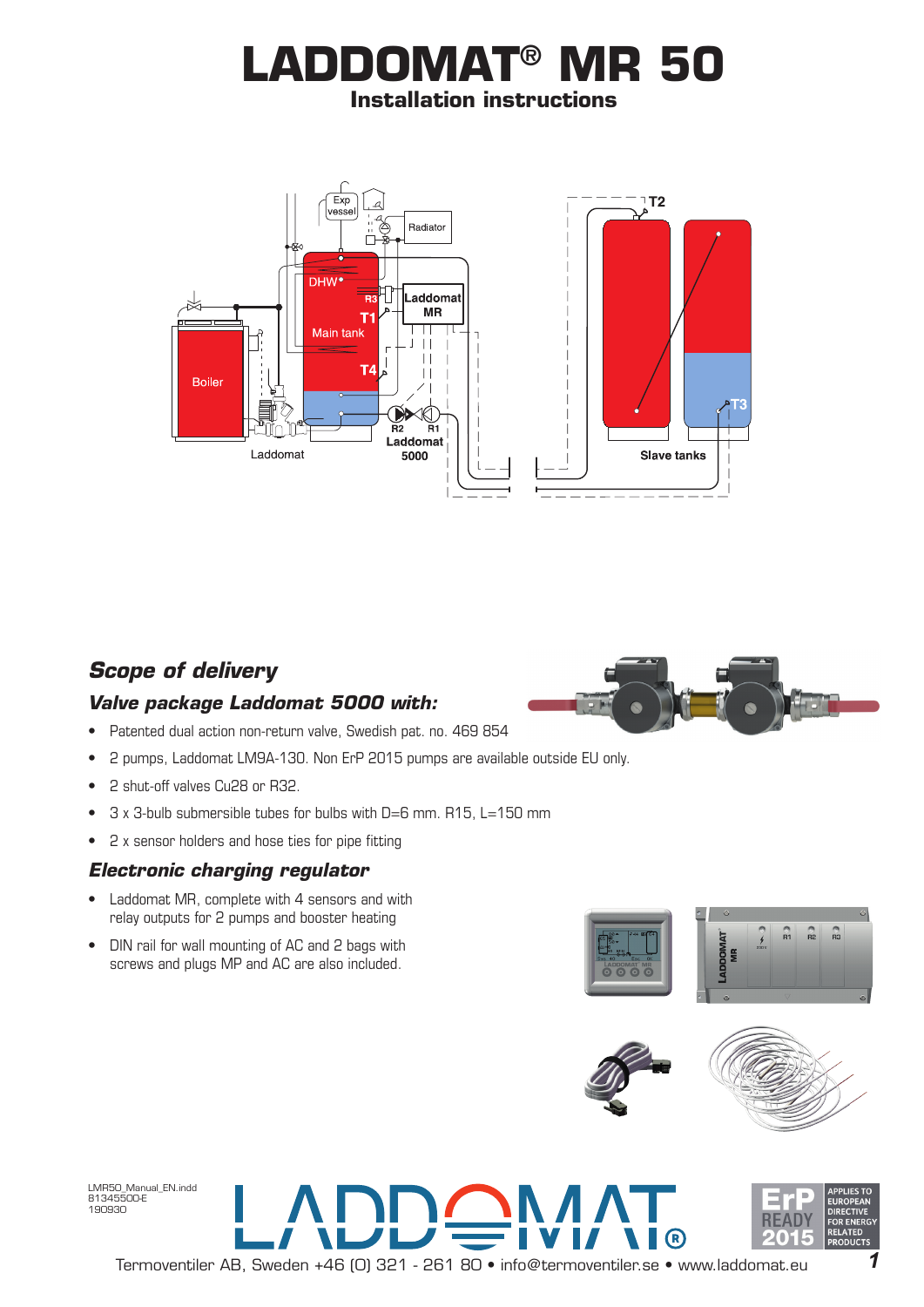# *Settings, temperatures*

Settings are described on page 5–8.

#### *Function Sys 50*

When the boiler heats the main tank so that sensor T1 in the main tank is hotter than the set temperature, charge pump R1 starts to pump hot water into the slave tanks. Sensor T3 stops the charging if the slave tanks are fully charged, i.e. exceed the set value.

When T1 is under the set temperature, the discharge pump R2 starts and pumps over hot water from the top of the slave tanks to the main tank. This transfer takes place slowly so that a sharp junction is created between hot and cold water, so-called layering. The discharge pump is started and stopped at intervals, as the heat is consumed in the main tank.

Discharge continues until sensor T2 in the top of the slave tanks is lower than the set temperature. The recommended setting is 0–5°C below the discharge temperature. The discharge pump then stops and any booster heating R3 in the main tank starts automatically. NB! Booster heat can only be started if the temperature is higher at T2 than T1, i.e. the slave tank is hotter than the main tank.

#### *Function Sys 51*

Sensor T4 in the main tank can be used to force the charge pump R1, in this way optimise any solar heating or to ensure that the entire system is fully charged.

#### *Patented double non-return valve, DBV*

A double non-return valve is fitted in order to prevent involuntary circulation between the tanks. This has an integrated choke of the flow during discharge that ensures optimum layering.

As the non-return valve is spring-loaded in both directions it is completely mode-independent.

#### *Advantages*

- Extra tanks can be positioned a long way from the main tank
- No involuntary circulation between the tanks
- $\bullet$  Pipework uses smaller dimensions  $=$  easier and cheaper installation
- $\bullet$  Efficient layering  $=$  large accumulation capacity
- Optimisation of solar heating, if fitted

## *Installation*

Check flow direction and function of the pumps according to drawings and instructions.



*Example of sensor installation on a pipe*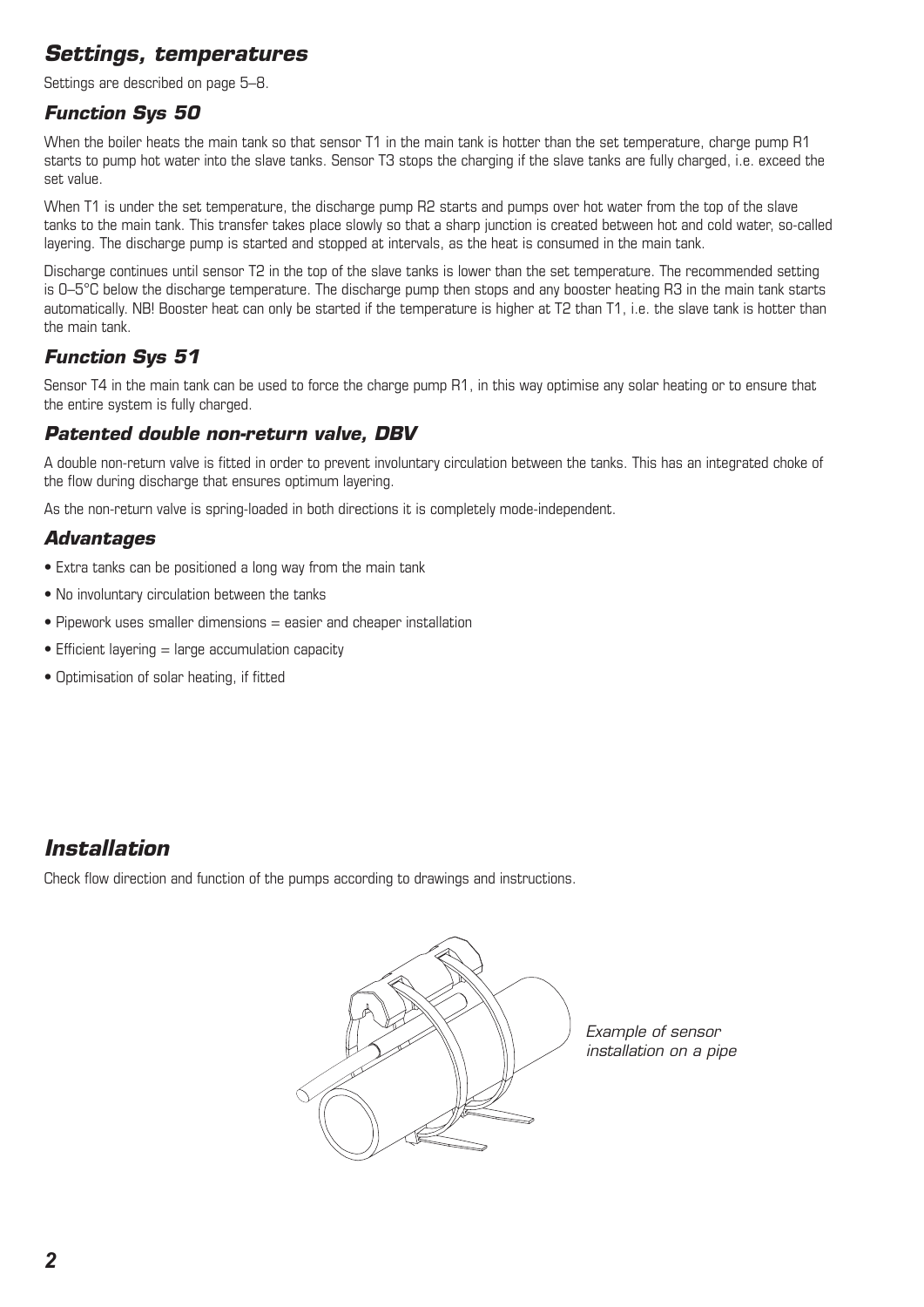

#### *Electrical installation*

See page 4.

# **Sensors should not be fitted in fluid-filled submersible pipes.**

# *Fitting main tank sensor T1*

The sensor is fitted at any height (although no higher than the electrical heating cartridge or immersion heater), in submersible tubes or on-shell fitting. To ensure best function use contact paste between the sensor and contact surfaces.

The purpose of this sensor is to start charging when the main tank is warm.

# *Fitting slave tank sensor T2*

Attach the sensor directly to the pipe as close to the tank top as possible, using the sensor holder.

To ensure best function use contact paste between the sensor and pipes. Insulate the pipe around the sensor.

The sensor can also be fitted in a submersible tube in the tank top.

The only task for this sensor is to stop discharge when there is no heat in the slave tank(s) and then start any booster heating.

# *Fitting slave tank sensor T3*

Attach the sensor directly to the pipe as close to the tank bottom as possible, using the sensor holder.

To ensure best function use contact paste between the sensor and pipes. Insulate the pipe around the sensor.

The sensor can also be fitted in a submersible tube in the tank bottom.

The purpose of this sensor is to stop charging when the slave tank is fully charged.

# *Fitting main tank sensor T4 (Sys 51)*

The sensor is fitted as appropriate in a submersible tube or on the tank shell just above the solar coil, if fitted, or as close to the tank's bottom as possible.

To ensure best function use contact paste between the sensor and contact surfaces. Insulate the pipe around the sensor.

The purpose of this sensor is to restart charging if the selected max. temperature is exceeded.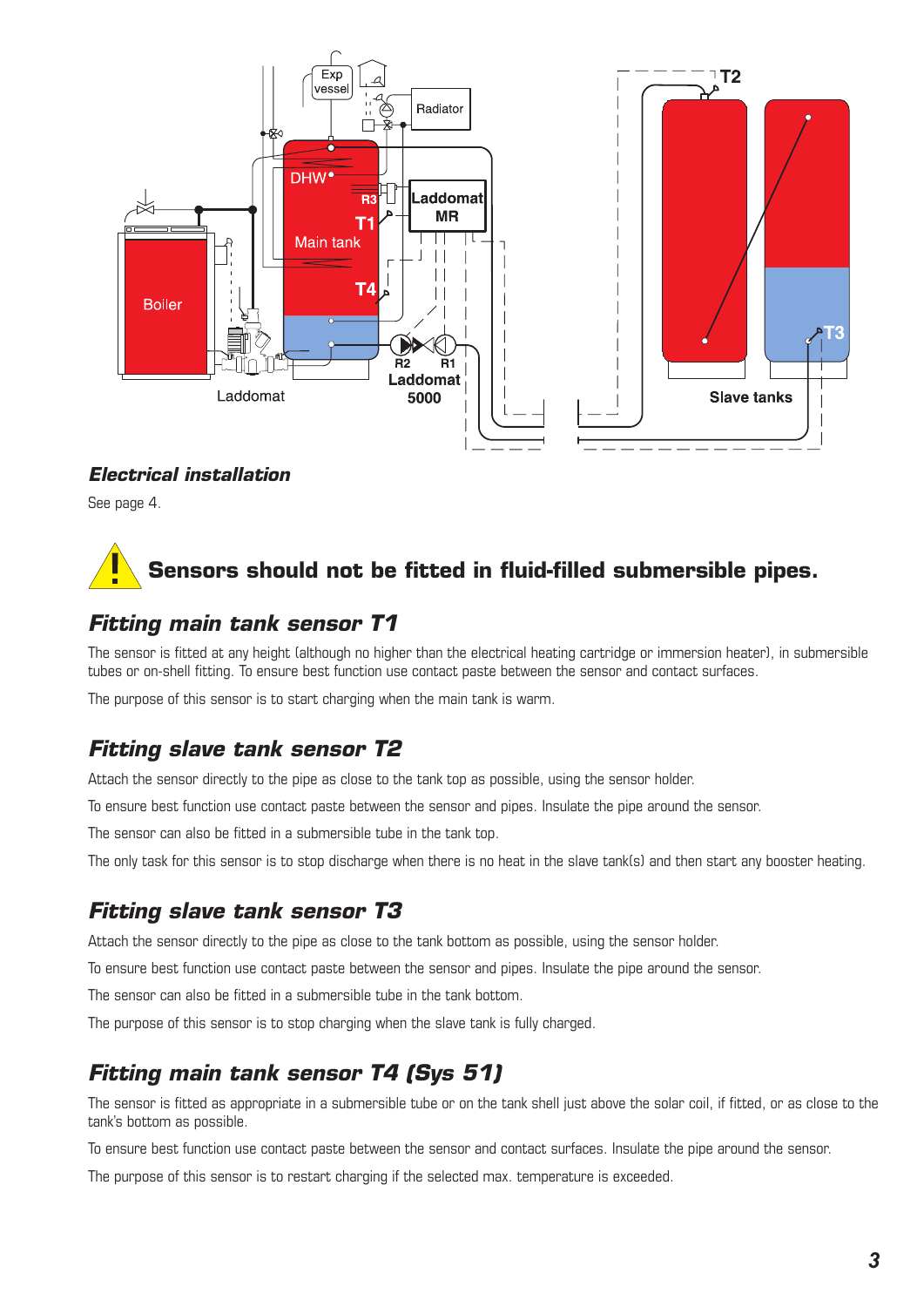# LADDOMAT® **Installation and instructions for use**

Laddomat MR is a control device with separate Connection Centre (CC) with a total of three relays and 4 temperature sensor inputs. A number of different control schemes/options are available. All settings are made in the separate Control Panel (CP).

*1*

#### *Technical data*

The connection centre has: 3 relay outputs, one of which is potential free. 250V, 5A. The connection centre rias:<br>  $\begin{array}{c|c|c|c|c|c|c|c|c} \text{A} & \text{A} & \text{B} & \text{C} & \text{A} \end{array}$ <br>  $\begin{array}{c|c|c|c|c} \text{A} & \text{C} & \text{A} & \text{A} & \text{A} \end{array}$ Permissible ambient temperature for operation: 0–55°C, 95% RH

#### *Dimensions:*

 $CC: H = 88$  mm,  $W = 160$  mm,  $D = 60$  mm CP:  $H = 78$  mm,  $W = 78$  mm,  $D = 35$  mm



*3*

# *Connection*

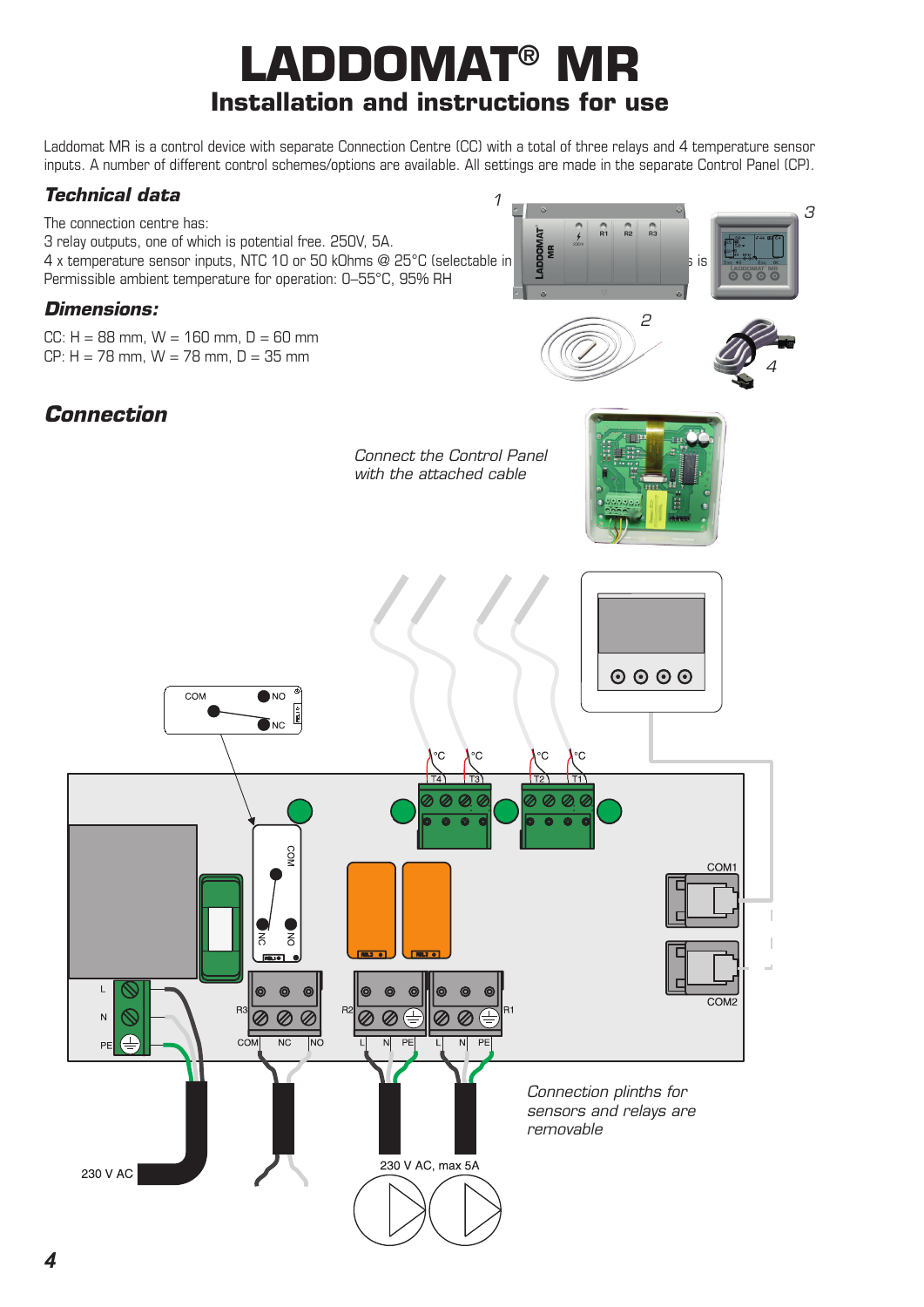# Introduction and explanation

# *Controls*

#### *A.*

Press any of the buttons to start the display. The buttons' function is then displayed above the respective buttons. See the pictures on this page for examples.

# *B.*

NB! None of the values can be changed "by mistake". In all of the modes in which it is possible to change a value, you will be prompted whether you are sure that you want to make the change before the value is actually changed.



Change

Change wanted?







Esc

#### *Initial start-up - Choice of language and system schedule:*

The first time LMR is started (and after factory reset), LADDOMAT is displayed first. Press OK to move to the next menu for language selection. The factory default language is English. Press Esc to proceed.

The next menu is the selection of system schedule. The factory preset schedule is Sys 40. Press Esc to proceed.

Once this is done you will see the main menu that shows the selected system schedule.

#### *Main Menu*

The main menu shows all set point settings and current actual values of the sensors. Even if only 2 or 3 sensors are used for control, there is always the option to connect up to 4 sensors. If other sensors are not connected, this is not shown in the display. If a sensor that is included in chosen control system is not connected, a sensor error will be indicated.

 $T1 =$  Main sensor 1  $T2 =$  Main sensor 2  $T3 + T4 =$  Optional extra sensors. Displayed in the temperature menu. The sensors can be installed in submersible tubes or on the outside of a pipe.

R1 = Pump 1, 230V 5A R 2 = Pump 2, 230V 5A R3 = Booster (potential-free relay), alternating NO/NC, max 250V 5A

 $S1-S5 = Set point$  settings 1-5

#### *Main menu settings*

Pressing any button lights the display and pressing the OK button activates the menu. First, the set point flashes, along with a dotted line until the set point starts or stops. Use the arrow keys to move between the set points.

To change a set point, press OK so the value is marked with a black box (see picture on right). Use the +/- buttons to change the value and press OK to save.

ОK.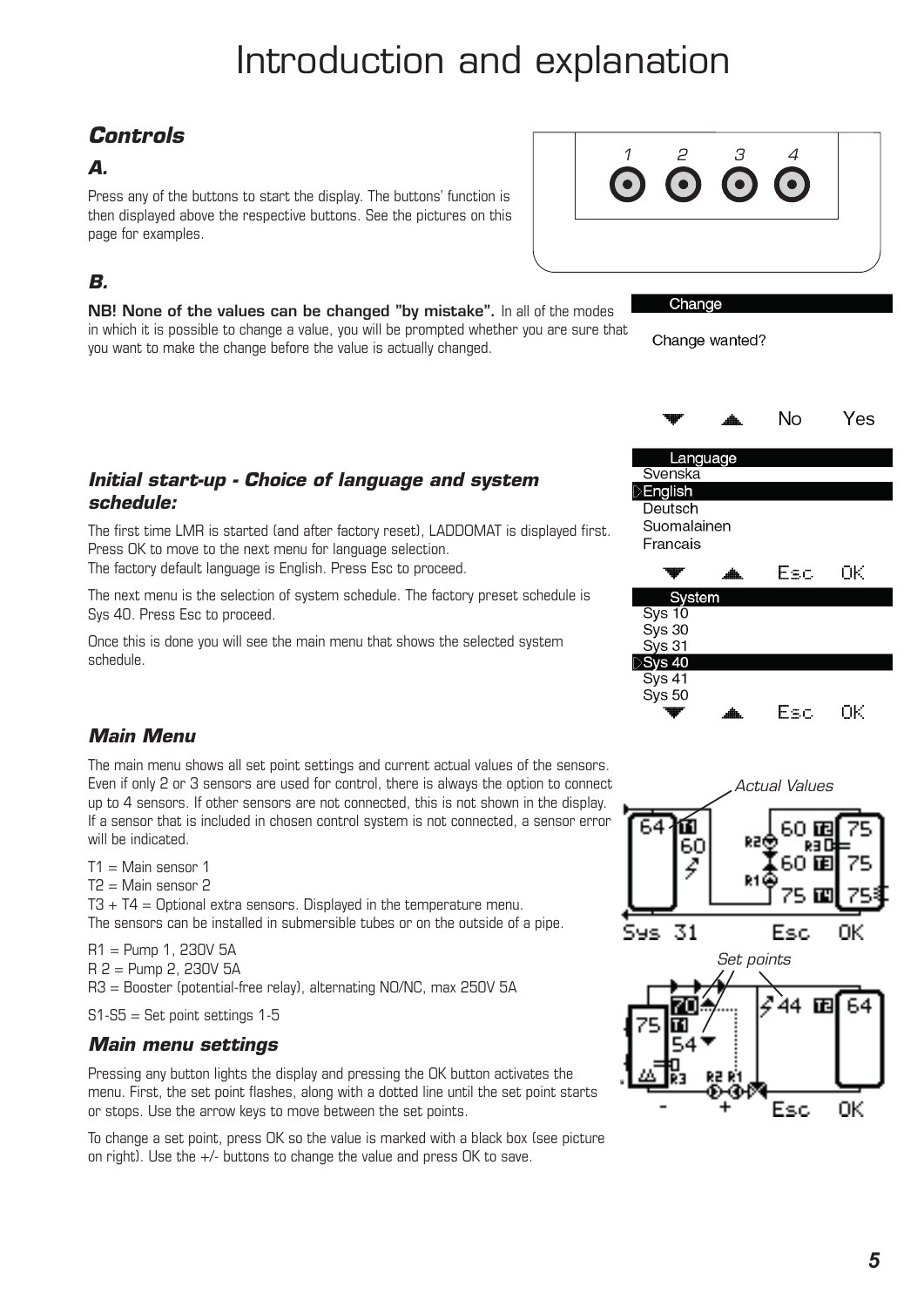# Sys 50 Charge/Discharge for tank/tank

#### *Basic mode*

The menu shows all set point settings and current actual values of the sensors. Thermal valve type Laddomat 5000 should be fitted for optimum performance. Laddomat 5000 is a spring-loaded double check valve which permits flow in two directions when either pump is in operation.

- T1 = Main Tank Temperature
- $T2 =$  Slave Tank top temperature
- T3 = Slave Tank bottom temperature
- T4 = Optional additional sensors
- R1 = Charge Pump
- R2 = Discharge Pump
- $B3 =$ Booster
- S1 = Charge temperature setting
- S2 = Discharge Temperature setting
- S3 = Stop Discharge/Start Booster setting
- S4 = Stop Charge setting

#### *Charging*

Charging means that heat is sent from the top of the main tank to the top of the slave tank.

When the main tank temperature T1 exceeds the set value S1. Charge pump R1 starts and pumps heat to the slave tank.

Selectable start values for Charging are 30-95°C. The factory setting is 60°C.

By setting Stop Charge S4 Charging can be stopped if the bottom of the slave tank T3 exceeds the set temperature. Selectable start values for Stop charging are 30- 95°C. The factory setting is 70°C.







#### *Discharge*

Discharge means that the heat is sent back from the top of the slave tank to the top of the main tank when it cools.

When the main tank temperature T1 falls below the set value S2, the Discharge pump R2 starts and heat is pumped back to the main tank.

The selectable values for Discharge are 25-90°C. The factory setting is 50°C.

Using **Hysteresisis** it is also possible to set how many degrees above the set value that the temperature must rise before the pump stops again. Selectable values for this Hysteresisis are 0-20°C. The factory setting is 0.

*NB! In order for Discharge to take place, the temperature in main tank T1 must be lower than in slave tank T2.* 

#### *Stop Discharge/Start Booster*

When the sensor in slave tank T2 is lower than set value S3, Discharge pump R2 stops and Booster heat R3 may be started in the main tank.

Selectable values for Stop Discharge are 25-85°C. The factory setting is 45°C. The recommended setting is 1-5°C below the Discharge Temperature S2 setting. If the setting is too low there is a risk that the Discharge pump will run unnecessarily when there is no more heat in the slave tank.

To avoid, e.g. that the immersion heater switches on and off very often, it is possible to set a **Delay time** for the start of the Booster heat. When T2 is below the set value for S3, the Booster only starts after the set time, 0-10 minutes. The factory setting is 0.



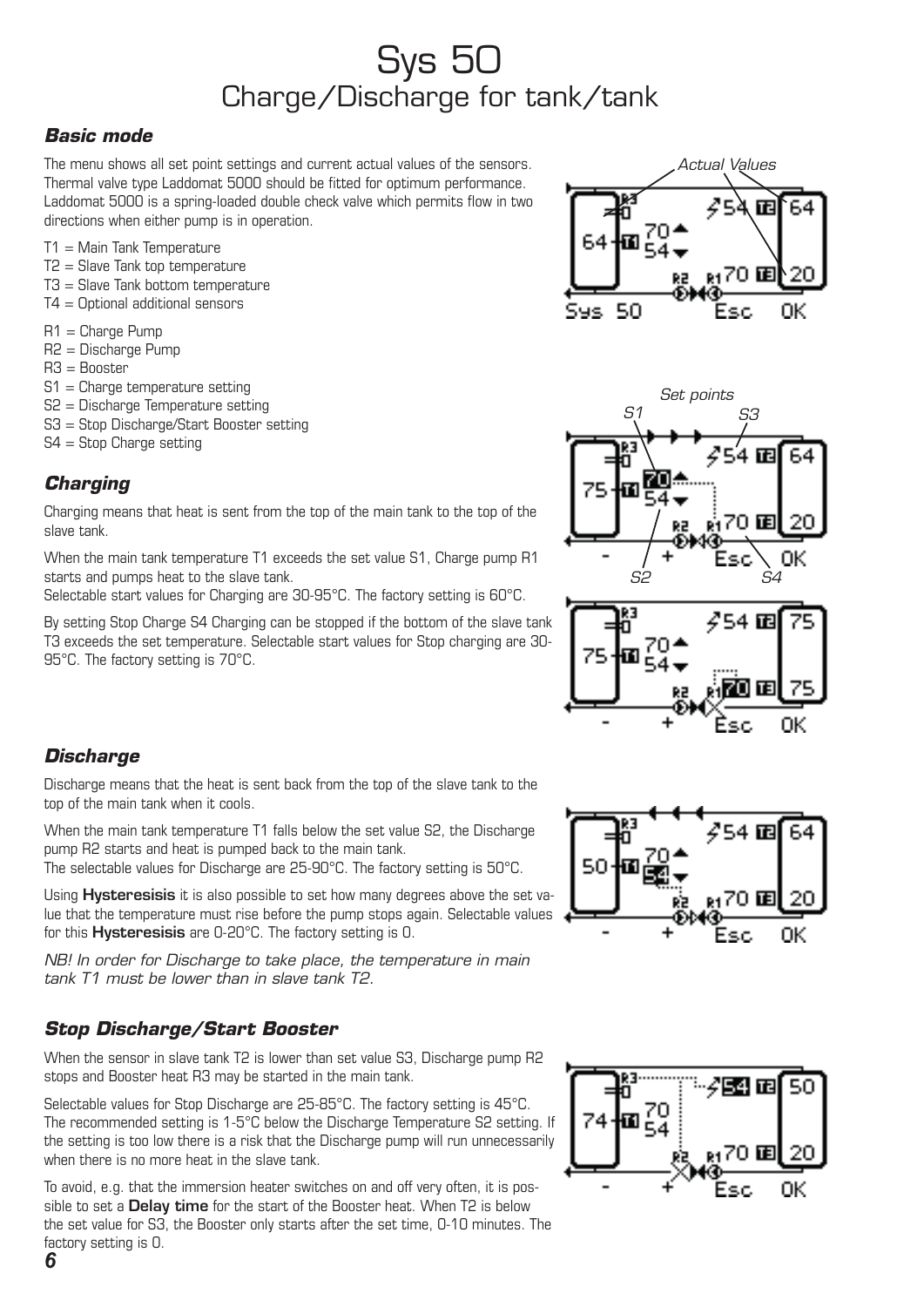# Sys 51 Charge/Discharge for tank/tank with extra charge

#### *Basic mode*

The menu shows all set point settings and current actual values of the sensors. Thermal valve type Laddomat 5000 should be fitted for optimum performance. Laddomat 5000 is a spring-loaded double check valve which permits flow in two directions when either pump is in operation.

- T1 = Main Tank Temperature
- T2 = Slave Tank top temperature
- T3 = Slave Tank bottom temperature
- $T4 =$  Extra charge temperature
- R1 = Charge Pump
- R2 = Discharge Pump
- $B3 =$ Booster
- S1 = Charge temperature setting
- S2 = Discharge Temperature setting
- S3 = Start extra charge/Start Booster setting
- S4 = Stop Discharge/Start Booster setting
- S5 = Stop Charge setting

#### *Charging*

Charging means that heat is sent from the top of the main tank to the top of the slave tank.

When the main tank temperature T1 exceeds the set value S1. Charge pump R1 starts and pumps heat to the slave tank.

Selectable start values for Charging are 30-95°C. The factory setting is 60°C.

By setting Stop Charge S4, Charging can be stopped if the bottom of the slave tank T3 exceeds the set temperature. Selectable start values for Stop charging are 30-95°C. The factory setting is 70°C.

Start Extra Charge S3 can be used to force start the Charge pump if the entire system is fully charged.

Selectable values are from 30 to 95°C. The factory setting is 80°C.

## *Discharge*

Discharge means that the heat is sent back from the top of the slave tank to the top of the main tank when it cools.

When the main tank temperature T1 falls below the set value S2, the Discharge pump R2 starts and heat is pumped back to the main tank.

The selectable values for Discharge are 25-90°C. The factory setting is 50°C.

Using **Hysteresisis** it is also possible to set how many degrees above the set value that the temperature must rise before the pump stops again. Selectable values for this Hysteresisis are 0-20°C. The factory setting is 0.

*NB! In order for Discharge to take place, the temperature in main tank T1 must be lower than in slave tank T2.*

#### *Stop Discharge/Start Booster*

When the sensor in slave tank T2 is lower than set value S4. Discharge pump R2 stops and Booster heat R3 may be started in the main tank.

Selectable values for Stop Discharge are 25-85°C. The factory setting is 45°C. The recommended setting is 1-5°C below the Discharge Temperature S2 setting. If the setting is too low there is a risk that the Discharge pump will run unnecessarily when there is no more heat in the slave tank.

To avoid, e.g. that the immersion heater switches on and off very often, it is possible to set a **Delay time** for the start of the Booster heat. When T2 is below the set value for S4, the Booster only starts after the set time, 0-10 minutes. The factory setting is 0.